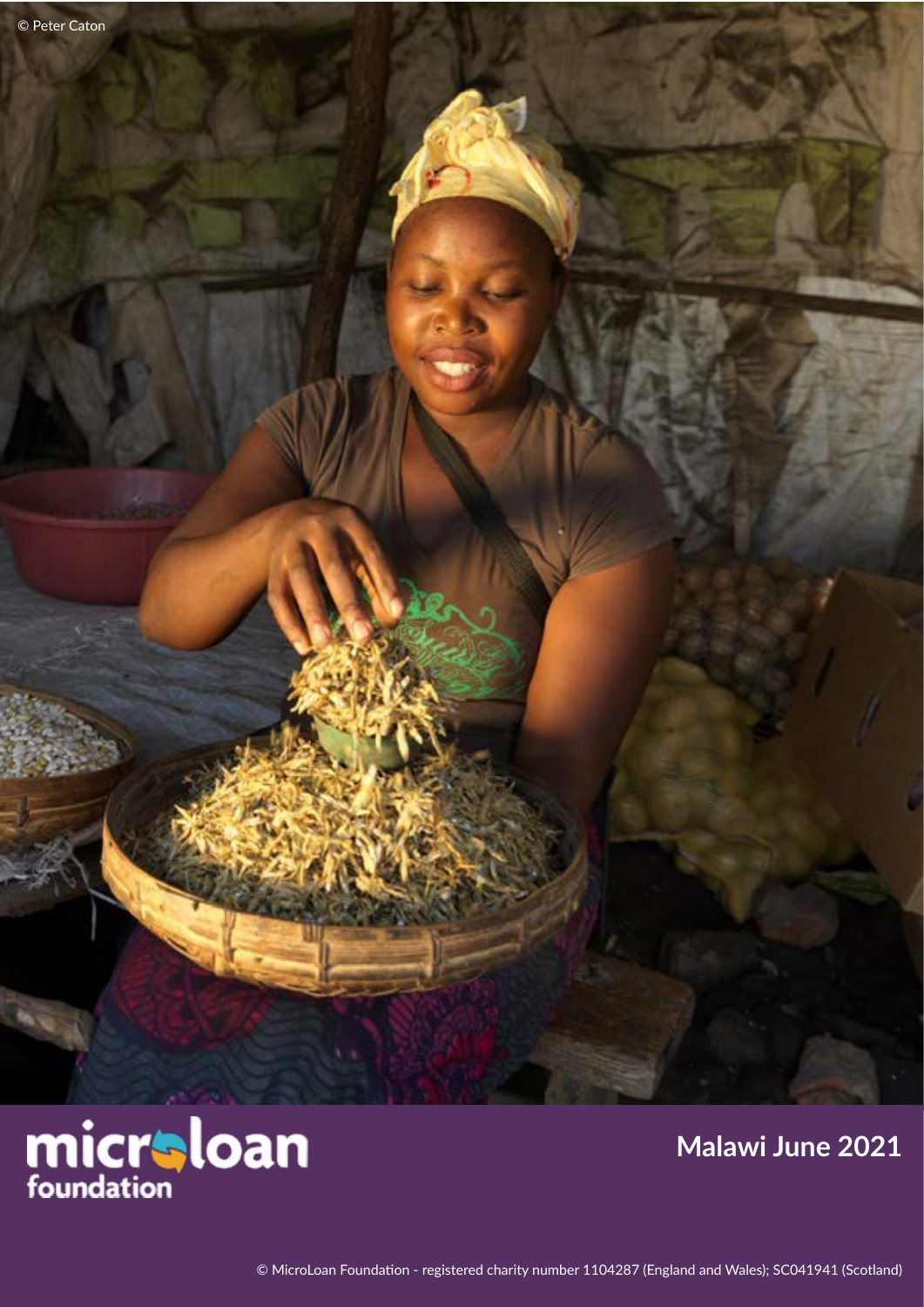# **MicroLoan Foundation Malawi**

# **Leadership Team**

MLF Malawi works towards achieving a long-term outcome that permits poor rural women to cope better with the challenges and stresses they face. MLF Malawi monitor activities and progress towards social and economic goals for their beneficiaries using rigorous and globally recognised systems. Their Social Performance Management model is often cited as an example of best practice, and is recognised by TrueLift, a global initiative pushing for accountability and learning in pro-poor programmes.

# **Social Performance Management**

#### **Joseph Kaipa**

#### **Chief Operating Officer**

Joseph is responsible for strategically developing our operations and supporting the strategic initiatives of the Board of Trustees and Executive Management Team.





**Malawi June 2021**

# micraloan foundation

MicroLoan Foundation Malawi (MLF Malawi) is where MicroLoan Foundation started its operations back in 2002. Malawi currently ranks 174 in the Human Development Index reflecting the depth of poverty that MLF Malawi's clients face. Operations in Malawi focus on serving the under reached in rural communities across 17 branches.

MLF Malawi provides loans and ongoing business and financial literacy training to clients across its 17 branches, two of which are new branches in Q1 2021. Agricultural input loans are also offered to our clients in Ntcheu, Kasungu, Dedza and Mchinji.

The loan book outstanding at the end of Q2 2021 was MWK 1,535,865,061 and MLF Malawi had a total of 26,902 active clients.

# **Key Products and Services**



This is to provide clients with ongoing support on any operational issues. It is monitored monthly to analyse any common issues coming from clients.

#### **Financial literacy and**   $\cdot$ **business training**

MLF Malawi offer pre and post loan disbursement training modules which aim to help clients understand the purpose of the loans and ensure they are equipped to run and manage their businesses. Training modules include: market research, profit analysis, budgeting and the importance of savings. All training is taught through song, dance and role play due to high illiteracy rates.

This product has a flat interest rate of 6% per month. It is designed to support women intending to start small businesses or to provide additional capital to those that are already in business. No collateral is required.

### **Four - six month business loan**



In addition to loans, MLF Malawi facilitates savings among clients. As a non-deposit taking organisation, the clients are linked to third party providers for savings accounts. These savings are available to withdraw at any time required, with consent from the group.

The eight month agriculture loan is mostly used by the Nkhotakota branch for clients who grow rice. It takes longer to grow, yield, process and sell rice than crops like maize and soya. It has a grace period of four months and four bullet payments with a 5% interest rate.

This agricultural loan is offered to clients who grow crops such as maize and soya beans during the rainy season and take business loans during the dry season. Soya rotates well with maize and offers nutritional value to women and their families. Seven month agricultural loans have a 5.5% interest rate per month.





#### **Seven month agriculture loan: soya and maize**

#### **Randall Williams**

#### **Chief Executive Officer**

With over 18 years of leadership experience in banking, mobile payments and programme development, Randall brings a wealth of knowledge and expertise to the role.

Randall obtained his bachelor's degree in Management Studies and Economics from the University of the West Indies (Jamaica), and holds a Masters in Finance from the University of London (UK). He also recently completed an Executive Certificate in Financial Inclusion from Harvard University (USA). **Saulos Mjojo Mhlanga**

# **Head of Shared Services**

Saulos has a strong background in project management, financial management, operations management and business development, acquired through working with different organizations including the British Council and the United Nations Development Program.

### **Malawi June 2021**





The irrigation loan runs for seven months with an interest rate of 6%. It has a grace period of four months and finishes with three bullet payments. The loan is intended for clients, primarily in Ntcheu, Dowa and Ntchisi branches, who grow cash crops such as Irish potatoes all year round.

# **Cheka seed product**

This product is for clients in Ntchisi who are members of a co-operative known as Cheka, which is involved in the seed multiplication of soy bean and groundnuts. The loan term is seven months and the interest rate is 6%. The loan repayment is done in one bulk payment at the end of the seven months once the yield has been processed and sold to the buyer.